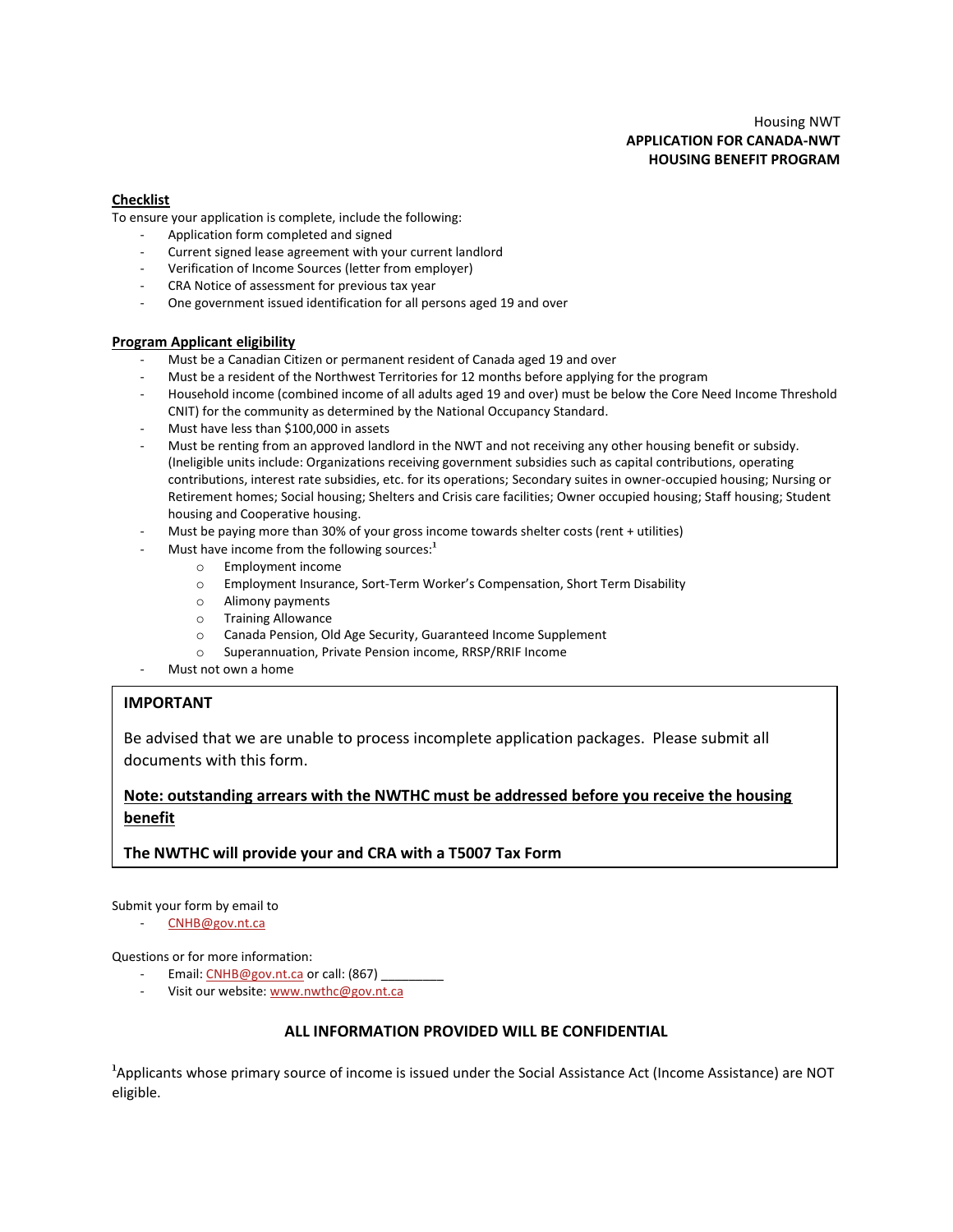| <b>Personal Information - Applicant</b>         |                                                                |                      |  |  |  |
|-------------------------------------------------|----------------------------------------------------------------|----------------------|--|--|--|
| Last Name                                       | <b>First Name</b>                                              | Middle Name          |  |  |  |
| SIN#                                            | Date of Birth<br>YYYY/MM/DD                                    | Gender               |  |  |  |
| <b>Physical Address</b>                         | Community                                                      | Postal Code          |  |  |  |
| Mailing Address $\Box$ same as physical address |                                                                |                      |  |  |  |
| Work Phone Number                               | Home/Cell Phone Number                                         | <b>Email Address</b> |  |  |  |
|                                                 | Personal Information - Additional Household Member 19 or older |                      |  |  |  |
| Last Name                                       | <b>First Name</b>                                              | Middle Name          |  |  |  |
| Sin #                                           | Date of Birth<br>YYYY/MM/DD                                    | Gender               |  |  |  |
| <b>Physical Address</b>                         | Community                                                      | Postal Code          |  |  |  |
| Mailing Address $\Box$ same as physical address |                                                                |                      |  |  |  |
| <b>Work Phone Number</b>                        | Home/Cell Phone Number                                         | Email Address        |  |  |  |
|                                                 | Personal Information - Additional Household Member 19 or older |                      |  |  |  |
| Last Name                                       | <b>First Name</b>                                              | Middle Name          |  |  |  |
| Sin#                                            | Date of Birth<br>YYY/MM/DD                                     | Gender               |  |  |  |
| <b>Physical Address</b>                         | Community                                                      | Postal Code          |  |  |  |
| Mailing Address $\Box$ same as physical address |                                                                |                      |  |  |  |
| <b>Work Phone Number</b>                        | Home/Cell Phone Number                                         | <b>Email Address</b> |  |  |  |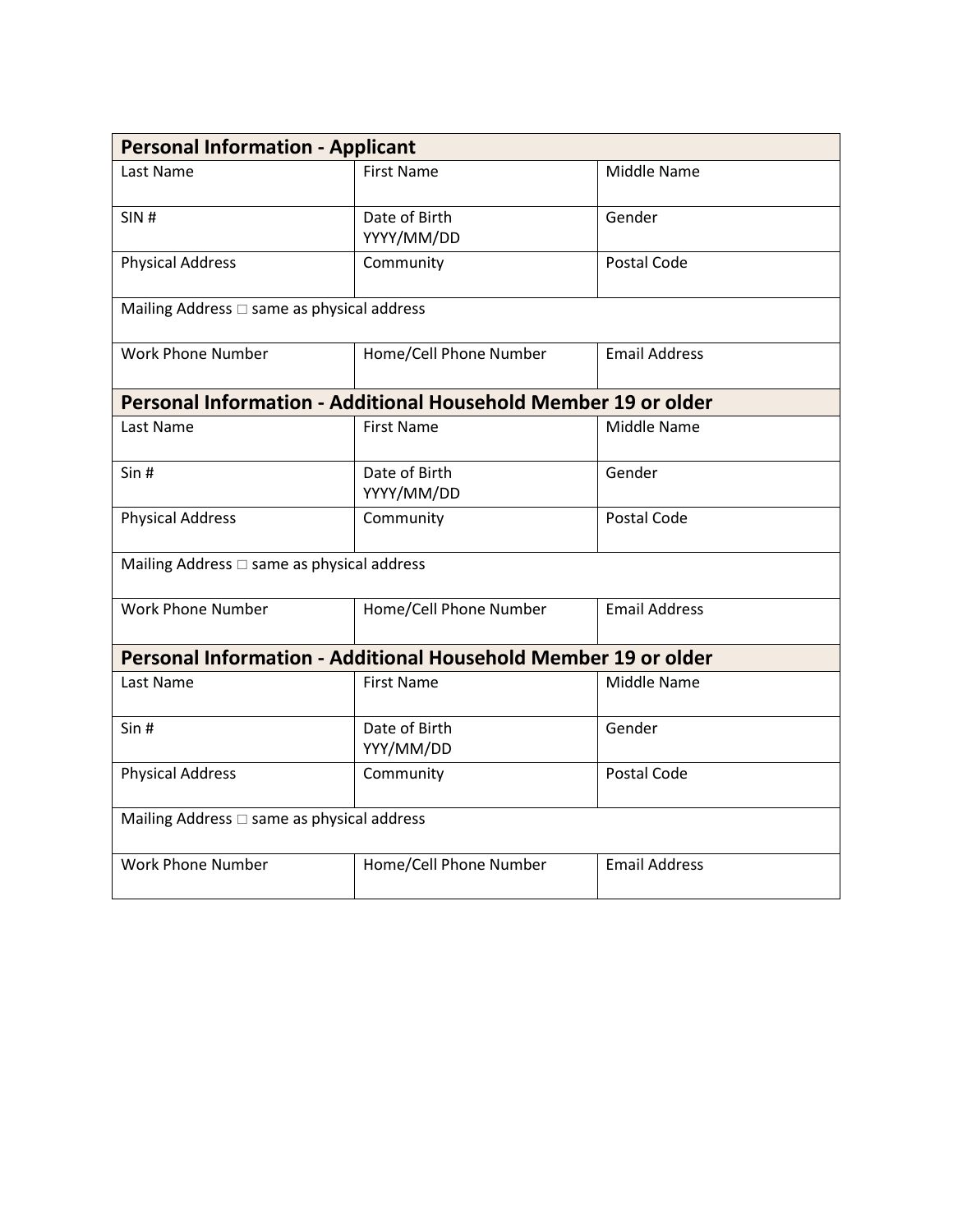| <b>Household Members</b>                                                                          |                              |        |                                |
|---------------------------------------------------------------------------------------------------|------------------------------|--------|--------------------------------|
| Provide the following information for each household member 18 years & younger who lives with you |                              |        |                                |
| <b>Full Name</b>                                                                                  | Date of birth                | Gender | <b>Relationship to</b>         |
| Last Name, First Name                                                                             | YYYY/MM/DD                   |        | applicant                      |
|                                                                                                   |                              |        |                                |
|                                                                                                   |                              |        |                                |
|                                                                                                   |                              |        |                                |
|                                                                                                   |                              |        |                                |
|                                                                                                   |                              |        |                                |
| <b>Rental Information: Please provide the following information</b>                               |                              |        |                                |
| Type of unit:                                                                                     |                              |        |                                |
| $\Box$ apartment $\Box$ townhouse $\Box$ Other (please specify)                                   |                              |        |                                |
| Number of Bedrooms:                                                                               |                              |        |                                |
| <b>Property Management</b><br>Name:                                                               |                              |        |                                |
| Landlord Contact<br>Information:                                                                  | Email:                       | Phone: | <b>Mailing Address</b>         |
| Shelter Cost - How much do you pay monthly for each of the following?                             |                              |        |                                |
| Rent:                                                                                             | \$                           |        |                                |
| Power:                                                                                            | \$                           |        |                                |
| Heating:                                                                                          | \$                           |        |                                |
| Water and/or sewage                                                                               | \$                           |        |                                |
| <b>Total shelter costs:</b>                                                                       | \$                           |        |                                |
| Household Income – Please include everyone 19 years of age and older                              |                              |        |                                |
| <b>Household Member</b>                                                                           | Place of Employment, Retired |        | <b>Gross Monthly</b><br>Income |
|                                                                                                   |                              |        | \$                             |
|                                                                                                   |                              |        | \$                             |
|                                                                                                   |                              |        | \$                             |
|                                                                                                   |                              |        | \$                             |
| <b>Total Household Income:</b>                                                                    |                              |        | \$                             |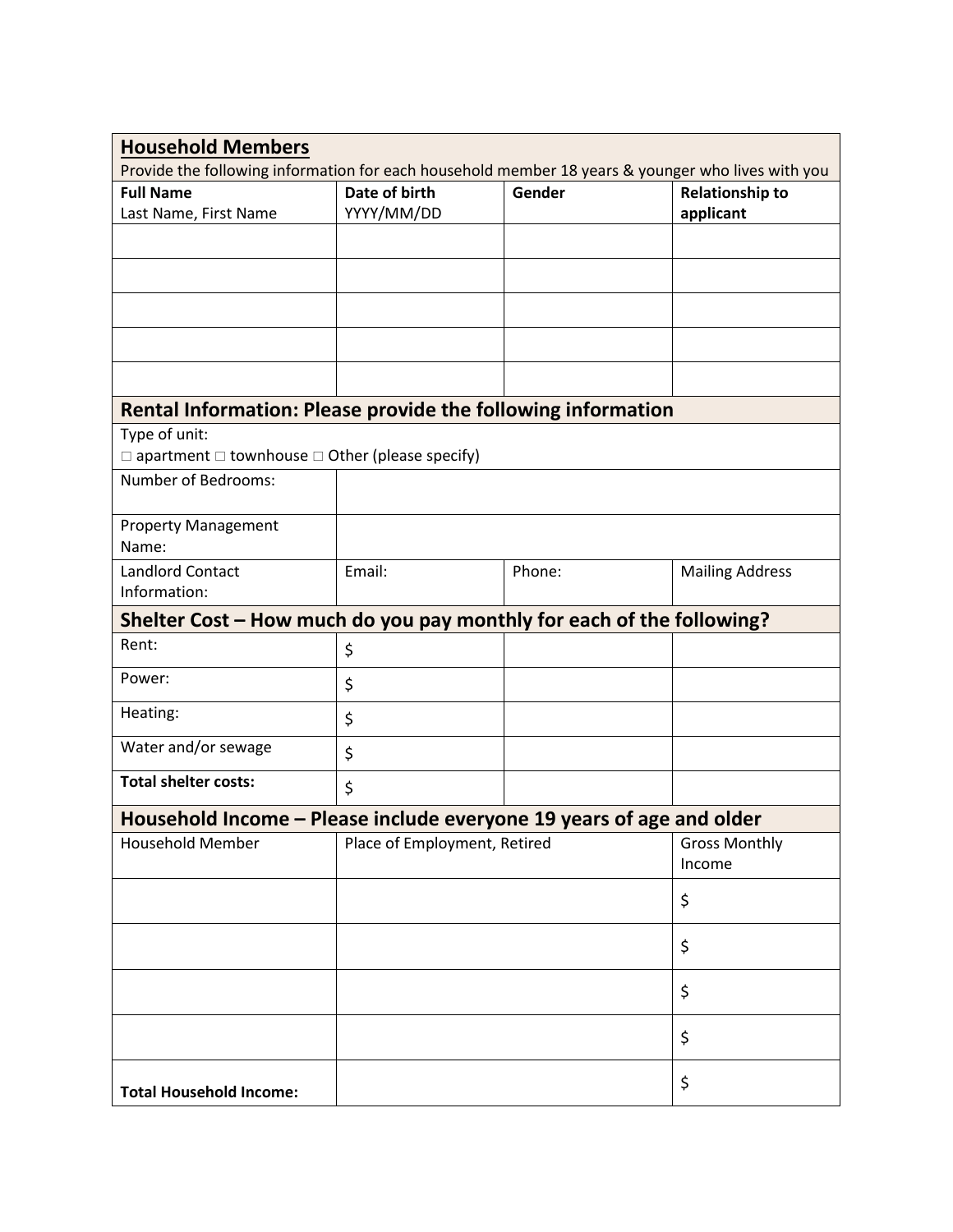| <b>Declaration of Assets</b>                                                                                                                                                                        |                                                                  |                                                                                                           |                                       |  |  |  |
|-----------------------------------------------------------------------------------------------------------------------------------------------------------------------------------------------------|------------------------------------------------------------------|-----------------------------------------------------------------------------------------------------------|---------------------------------------|--|--|--|
| Do you OWN a home or property (eg. Personal home, vacation home, cabin trailer, rental property,                                                                                                    |                                                                  |                                                                                                           |                                       |  |  |  |
| vacant lot)? □ Yes □ No                                                                                                                                                                             |                                                                  |                                                                                                           |                                       |  |  |  |
| If yes, please complete this section:                                                                                                                                                               |                                                                  |                                                                                                           |                                       |  |  |  |
| Address:                                                                                                                                                                                            | Apartment#                                                       | Town/City                                                                                                 | Province/Territory                    |  |  |  |
|                                                                                                                                                                                                     |                                                                  |                                                                                                           |                                       |  |  |  |
| Value of Property:                                                                                                                                                                                  | Outstanding mortgage:                                            |                                                                                                           |                                       |  |  |  |
|                                                                                                                                                                                                     |                                                                  |                                                                                                           |                                       |  |  |  |
|                                                                                                                                                                                                     |                                                                  | Do you OWN additional homes or properties shared or otherwise? $\Box$ Yes $\Box$ No                       |                                       |  |  |  |
|                                                                                                                                                                                                     | If yes, identify the location for each (add an additional page)  |                                                                                                           |                                       |  |  |  |
|                                                                                                                                                                                                     |                                                                  |                                                                                                           |                                       |  |  |  |
| <b>Provide Dollar Values</b>                                                                                                                                                                        |                                                                  | <b>Additional household</b>                                                                               | <b>Additional household</b>           |  |  |  |
| or not applicable N/A                                                                                                                                                                               | Applicant                                                        | member aged 19 and                                                                                        | member aged 19 and                    |  |  |  |
| <b>Total cash balance</b>                                                                                                                                                                           |                                                                  | over<br>\$                                                                                                | over                                  |  |  |  |
|                                                                                                                                                                                                     | \$<br>\$                                                         | $\overline{\boldsymbol{\zeta}}$                                                                           | \$<br>\$                              |  |  |  |
| <b>Investments</b>                                                                                                                                                                                  | \$                                                               |                                                                                                           | \$                                    |  |  |  |
| <b>Rental revenue</b>                                                                                                                                                                               | $\overline{\boldsymbol{\zeta}}$                                  | \$                                                                                                        |                                       |  |  |  |
| <b>Business assets</b>                                                                                                                                                                              | $\overline{\boldsymbol{\zeta}}$                                  | \$<br>\$                                                                                                  | $\overline{\boldsymbol{\zeta}}$<br>\$ |  |  |  |
| <b>RRSPs or RRIF</b>                                                                                                                                                                                |                                                                  |                                                                                                           |                                       |  |  |  |
| <b>Vehicles</b>                                                                                                                                                                                     | \$                                                               | \$                                                                                                        | \$                                    |  |  |  |
| <b>Recreational vehicles</b>                                                                                                                                                                        | \$                                                               | $\overline{\boldsymbol{\zeta}}$                                                                           | \$                                    |  |  |  |
| Other (Specify)                                                                                                                                                                                     | \$                                                               | \$<br>$\overline{\boldsymbol{\zeta}}$                                                                     | \$<br>$\overline{\xi}$                |  |  |  |
| Total:                                                                                                                                                                                              | $\zeta$                                                          |                                                                                                           |                                       |  |  |  |
|                                                                                                                                                                                                     |                                                                  |                                                                                                           |                                       |  |  |  |
|                                                                                                                                                                                                     | The above will be verified using your Credit Bureau information. |                                                                                                           |                                       |  |  |  |
|                                                                                                                                                                                                     |                                                                  |                                                                                                           |                                       |  |  |  |
| I/We have reported all assets currently owned by every member of the household.                                                                                                                     |                                                                  |                                                                                                           |                                       |  |  |  |
|                                                                                                                                                                                                     |                                                                  |                                                                                                           |                                       |  |  |  |
| I/We understand that if it is found that information is missing, incorrect or otherwise inaccurate,<br>my/our Canada NWT Housing Benefit application may be denied, or I/We may be ordered to repay |                                                                  |                                                                                                           |                                       |  |  |  |
| the benefits.                                                                                                                                                                                       |                                                                  |                                                                                                           |                                       |  |  |  |
|                                                                                                                                                                                                     |                                                                  |                                                                                                           |                                       |  |  |  |
|                                                                                                                                                                                                     |                                                                  | I/we understand if it is found that any assets were not disclosed prior to approval, it may result in the |                                       |  |  |  |
| loss of the Canada NWT Housing Benefit.                                                                                                                                                             |                                                                  |                                                                                                           |                                       |  |  |  |
|                                                                                                                                                                                                     |                                                                  |                                                                                                           |                                       |  |  |  |
| I/We understand that making a false declaration of income or assets is a serious offence that may                                                                                                   |                                                                  |                                                                                                           |                                       |  |  |  |
| result in a debt owing to the Government                                                                                                                                                            |                                                                  |                                                                                                           |                                       |  |  |  |
|                                                                                                                                                                                                     |                                                                  |                                                                                                           |                                       |  |  |  |
|                                                                                                                                                                                                     |                                                                  |                                                                                                           |                                       |  |  |  |
|                                                                                                                                                                                                     |                                                                  |                                                                                                           |                                       |  |  |  |
| <b>Applicant Signature</b>                                                                                                                                                                          | Date                                                             |                                                                                                           |                                       |  |  |  |
|                                                                                                                                                                                                     |                                                                  |                                                                                                           |                                       |  |  |  |
|                                                                                                                                                                                                     |                                                                  |                                                                                                           |                                       |  |  |  |
| Co-Applicant Signature                                                                                                                                                                              | Date                                                             |                                                                                                           |                                       |  |  |  |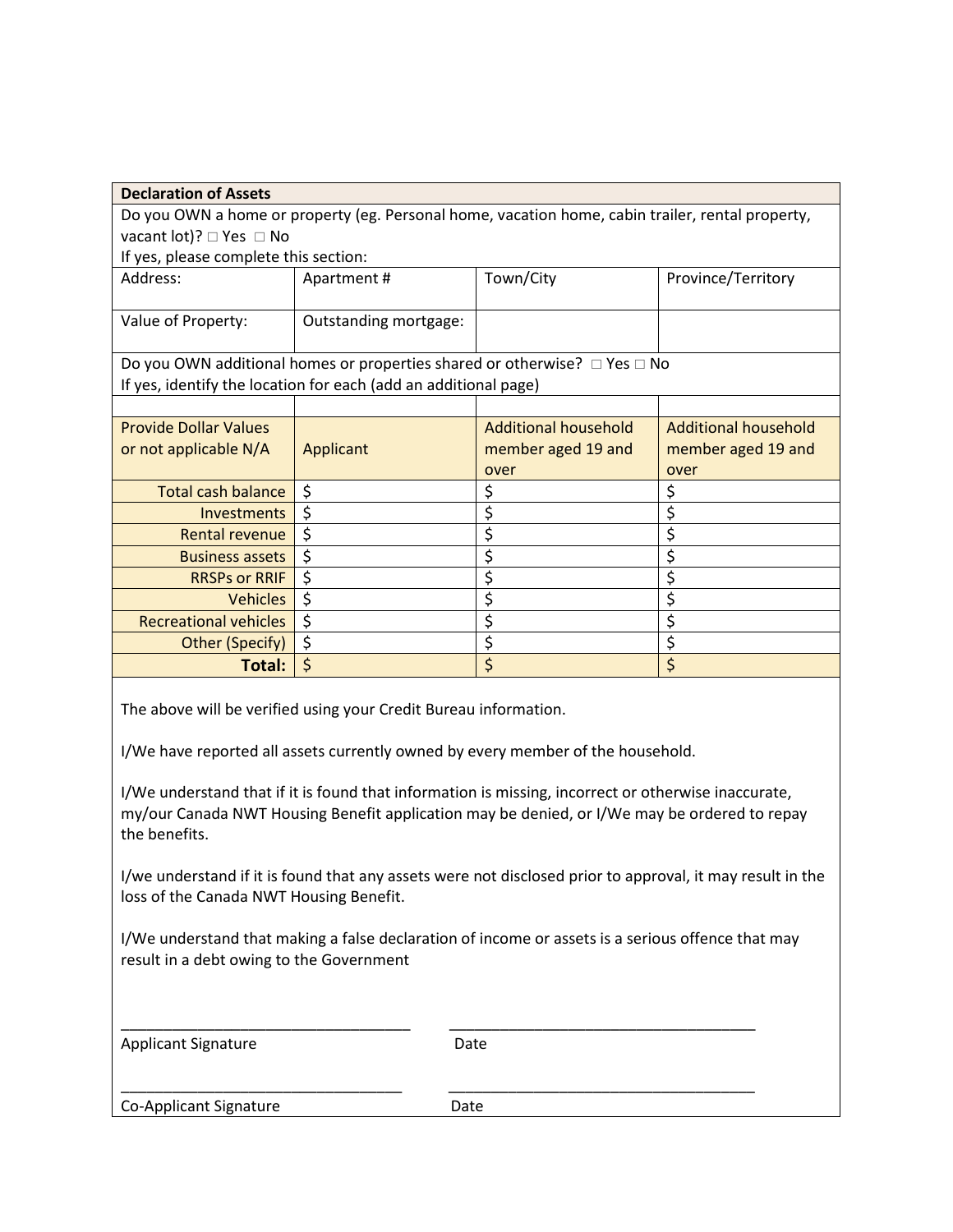| <b>Additional Information</b>               |  |  |
|---------------------------------------------|--|--|
| Check all the boxes that you identify with: |  |  |
|                                             |  |  |
| □ Persons fleeing domestic violence         |  |  |
| $\Box$ Indigenous person                    |  |  |
| $\Box$ Senior (age 65+)                     |  |  |
| $\square$ Person with disabilities          |  |  |
| $\Box$ Mental health issues                 |  |  |
| □ Addictions issues                         |  |  |
| □ Veteran                                   |  |  |
| □ Young adults (ages 18 to 24)              |  |  |
| □ Visible Minority                          |  |  |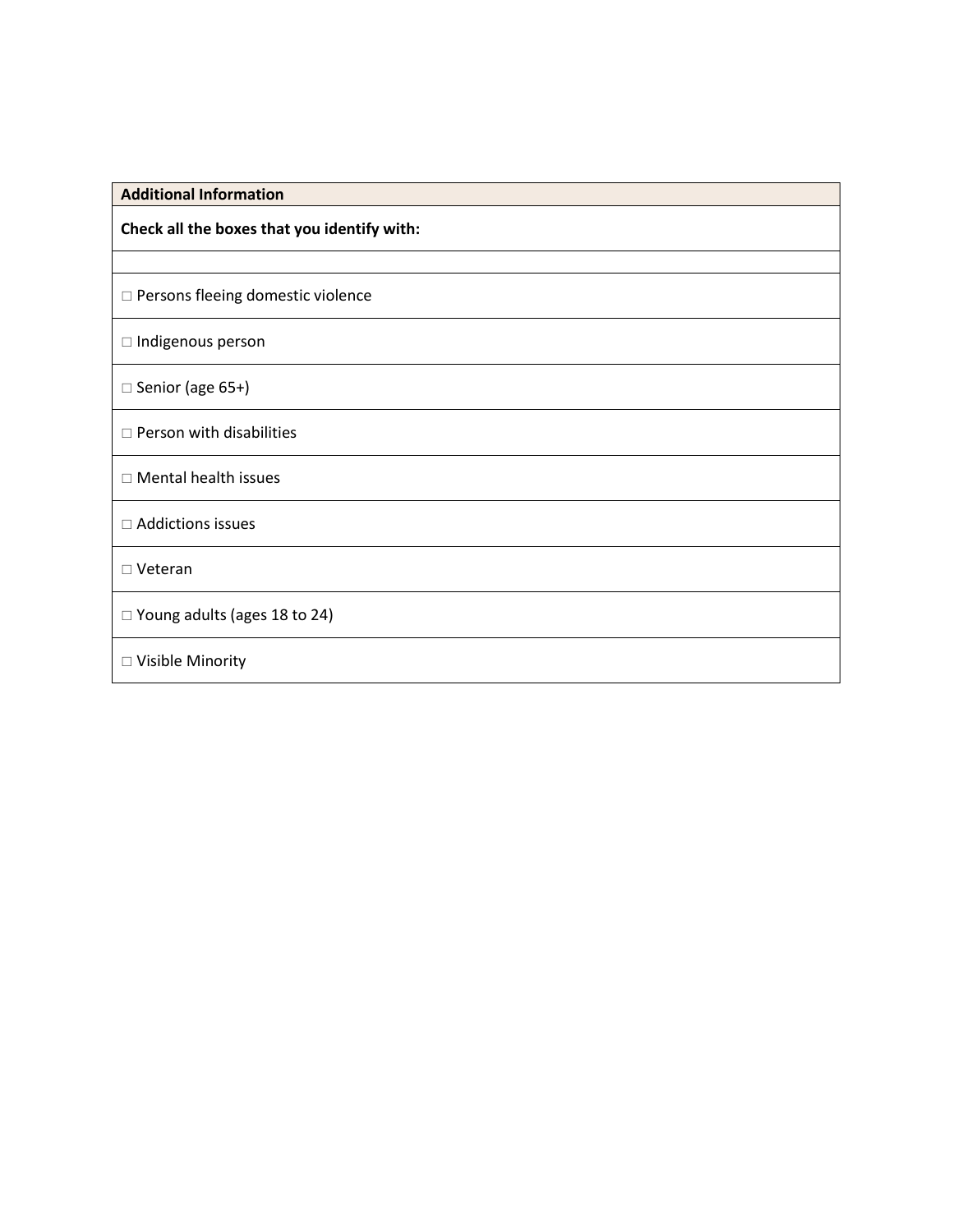| <b>Agreement</b>                                                                                                                                                                                                                                                                                                                                                                                                                   |                                         |  |  |  |
|------------------------------------------------------------------------------------------------------------------------------------------------------------------------------------------------------------------------------------------------------------------------------------------------------------------------------------------------------------------------------------------------------------------------------------|-----------------------------------------|--|--|--|
| I/We agree that the Northwest Territories Housing Corporation has the right at any time to withdraw,<br>revoke or cancel, without penalty or liability for damages or otherwise, any acceptance or approval of<br>this application made or given                                                                                                                                                                                   |                                         |  |  |  |
| I/We agree that this application does not constitute an agreement on the part of the Northwest<br>Territories Housing Corporation, or its agent, to provide me/us with assistance.                                                                                                                                                                                                                                                 |                                         |  |  |  |
|                                                                                                                                                                                                                                                                                                                                                                                                                                    |                                         |  |  |  |
| I/We are a Canadian citizen or have permanent resident status                                                                                                                                                                                                                                                                                                                                                                      | $\Box$ Yes<br>$\Box$ No                 |  |  |  |
| I (and any additional household members) am/are a Northwest Territories resident,                                                                                                                                                                                                                                                                                                                                                  | $\square$ Yes                           |  |  |  |
| meaning that I/we made Northwest Territories my/our permanent and principal home for<br>at least 12 months prior to signing this declaration.                                                                                                                                                                                                                                                                                      |                                         |  |  |  |
| I/We confirm that I/we are not receiving any other housing benefit (this includes income<br>assistance's shelter allowance) or living in subsidized/community housing and can provide<br>documentation if required.                                                                                                                                                                                                                |                                         |  |  |  |
| I/We hereby authorize the Northwest Territories Housing Corporation, or its agents, to<br>make any or respond to any inquiries necessary to verify the facts contained in this<br>application or attached documents.                                                                                                                                                                                                               |                                         |  |  |  |
| I/We hereby give permission to the Northwest Territories Housing Corporation, or its<br>agents, to carry out or respond to any necessary inquiries and to obtain additional<br>information on my/our income, assets, liabilities and credit.<br>If any of the information provided is shown to be fraudulent or untrue, I/we understand<br>that I/we may be ordered to repay benefits and my/our file may be referred to the RCMP. |                                         |  |  |  |
| I/We understand that a credit bureau report will also be completed at this time                                                                                                                                                                                                                                                                                                                                                    |                                         |  |  |  |
| I/We understand that the information in this application may be used for statistical<br>purposes.                                                                                                                                                                                                                                                                                                                                  | $\Box$ No<br>$\square$ Yes<br>$\Box$ No |  |  |  |
| I/We have completed this application truthfully                                                                                                                                                                                                                                                                                                                                                                                    | $\square$ Yes<br>$\Box$ No              |  |  |  |
| Applicant<br>Date                                                                                                                                                                                                                                                                                                                                                                                                                  |                                         |  |  |  |
| Other household member aged 19 & over<br>Other household member aged 19 & over                                                                                                                                                                                                                                                                                                                                                     |                                         |  |  |  |

- 1. Information requested in this application is necessary to determine the eligibility of an individual to participate in the CNHB program from the NWTHC. It is collected while processing this application made by or on behalf of the individual the information is about or is necessary to verify the eligibility of individuals participating in the program and is collected for that purpose.
- 2. Eligibility for Canada-NWT Housing Benefit Program is partly based on information provided in this form<sup>2</sup>.
- 3. If this application is accepted, consent in this application form survives, as to authorize the NWTHC to continue to collect personal information about the applicant so long as he/she continues to receive the subsidy.

<sup>2</sup>Ineligible applicants include 1) applicants who own a home, 2) applicants whose primary source of income is issued under the Social Assistance Act (Income Assistance); and ineligible units include: organizations receiving government subsidies such as capital contributions, operating